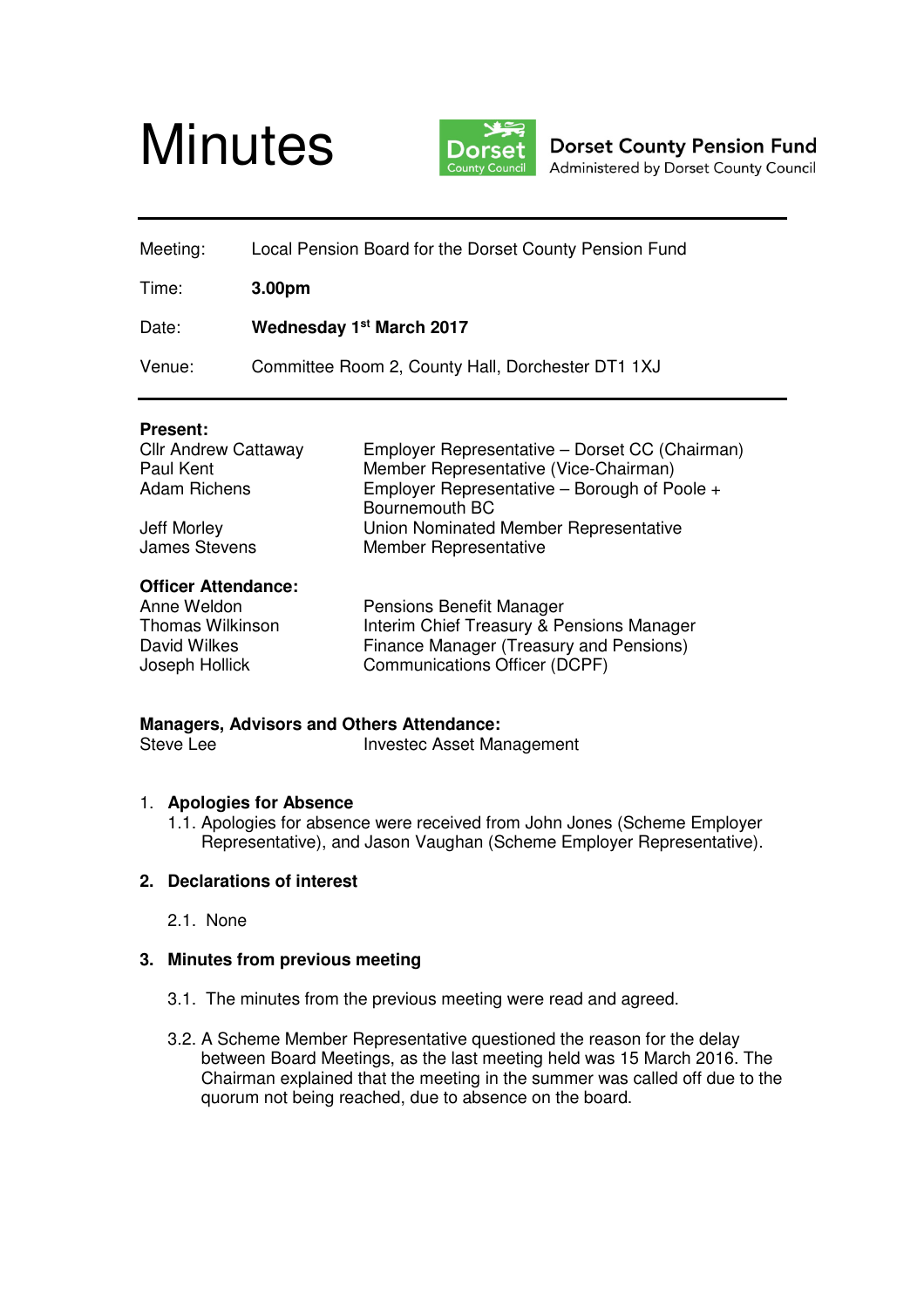# **4. Membership of Local Board and Terms of Reference**

- 4.1. The Interim Chief Treasury & Pensions Manager said that changes suggested to the Local Pension Board's Terms of Reference are available in a tracked document.
- 4.2. The Chairman said it isn't easy to interest people, as is reflected in the current vacancy on the Board. It is important to stress the significance and importance of the Board, especially now in respect of proposals for local government reorganisation in Dorset. The Chairman said he will actively encourage people to show interest in filling the vacancy, and asked other board members to do the same.
- 4.3. A Union Nominated Member Representative proposed that at least two members of the board should be union nominated. The Interim Chief Treasury & Pensions Manager confirmed that interest has actively been sought from trade unions.
- 4.4. It was decided that two Local Pension Board meetings will be held per annum, with an additional two dates arranged as 'reserve dates'.

# 5. **Papers from the Pension Fund Committee**

- 5.1. The agenda and minutes of the Pension Fund Committee meetings that were held on 24 July 2016, 12 September 2016, 24 November 2016, 9 January 2017, and 1 March 2017 were reviewed. The Chairman suggested these were reviewed with the most recent first. This was agreed.
	- 5.1.a. The papers from the Pension Fund Committee held on 1 March 2017 were reviewed, stating that Valuation 2016 results were delivered late from Dorset County Pension Fund's (DCPF) actuaries. This caused difficulties for some employers when setting budgets.

The Interim Chief Treasury & Pensions Manager said that the DCPF was unhappy with the lateness of the results, and the increases to future employer contribution rates, some of which had been much larger than expected. The scheme have asked the actuaries for indicative rates for years 4 & 5 in future, to help employers plan.

It was reported that the introduction of the new LGPS 2014 scheme on 1 April 2014 had caused difficulties for the actuaries, due to the necessity for them to essentially assess three different schemes. (Pre 2008, 2008-2014, and Post 2014 (CARE))

The Chairman suggested that changes in Scheme Legislation should become a regular item on future board meetings' agendas. This was agreed.

5.1.b. The papers from the Pension Fund Committee held on 9 January 2017 were reviewed, in which it was stated that a recruitment agency has been appointed to recruit a chairman and two non-executive directors to Brunel Pensions Partnership Ltd, the investment pooling vehicle set up by the Dorset Fund and nine other LGPS funds in the south west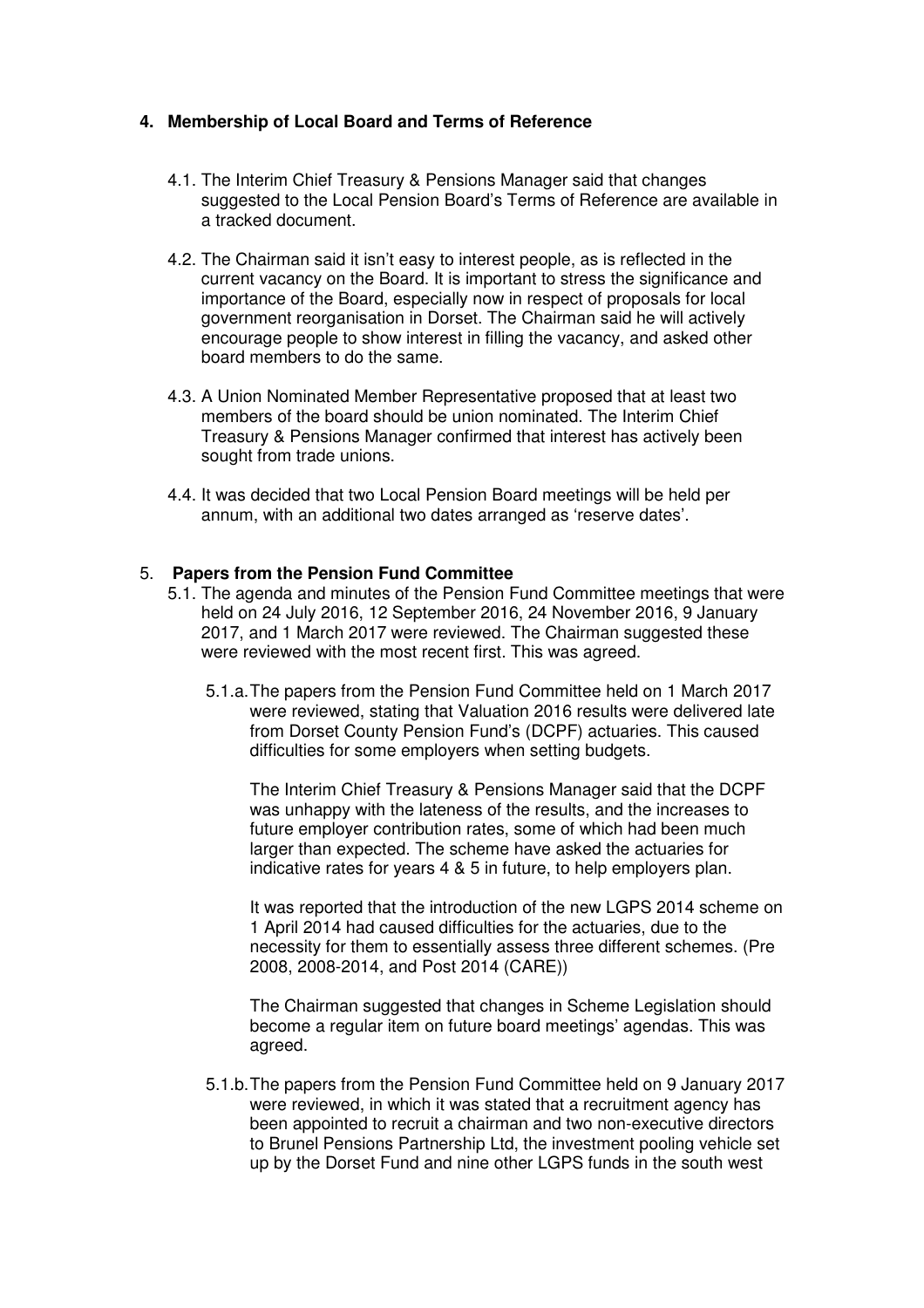region. A third non-executive director, a Chief Executive and other staff will be appointed in due course.

An Employer Representative asked if there would be performance related pay awarded to these appointees, and if so, whether this is sensible in the current financial climate. The Interim Chief Treasury & Pensions Manager said there may be an element of performance related pay for some employees, but that any such arrangements would be considered by the Shadow Oversight Board to ensure fairness.

5.1.c. The papers from the Pension Fund Committee held on 24 November 2016 were reviewed, in which CRBE, the Fund's property manager, provided a report of their portfolio. Concern was raised over the future of the Cambridge Science Park, which the fund is investing in, as it is yet to be fully developed.

Pension Fund Committee members have asked for a 'due diligence' report so they can assess the situation.

An employer representative noted that usually the fund would tend to wait for development to be finished to minimise risk. The Interim Chief Treasury & Pensions Manager said DCPF already own the land, and any proposed investment would be run by CRBE for assessment before final approval.

5.1.d. The papers from the Pension Fund Committee held on 12 September 2016 were reviewed, where the Fund's auditors, KPMG, provided their audit opinion on the 2015/16 accounts.

The Interim Chief Treasury & Pensions Manager said the 15/16 audit was more difficult than usual due to the unexpected passing of the Fund Accountant.

The Committee received an Investment Management Arrangements report which stated that Investment Managers should be formally reviewed every 3 years, and subject to good performance, be reappointed for a further three. Underperforming managers should be reviewed more frequently.

5.1.e. The papers from the Pension Fund Committee held on 24 July 2016 were reviewed, where the paper on pooling of funds for Project Brunel was discussed.

The chairman suggested a new regular item on future Local Pension Board meetings should be dedicated to an update on progress in implementing Project Brunel.

#### 6. **LGPS reform update**

6.1. The Interim Chief Treasury & Pensions Manager confirmed a Financial Conduct Authority (FCA) approved company will be created, called Brunel Pensions Partnership Ltd. This is intended to be operational by April 2018.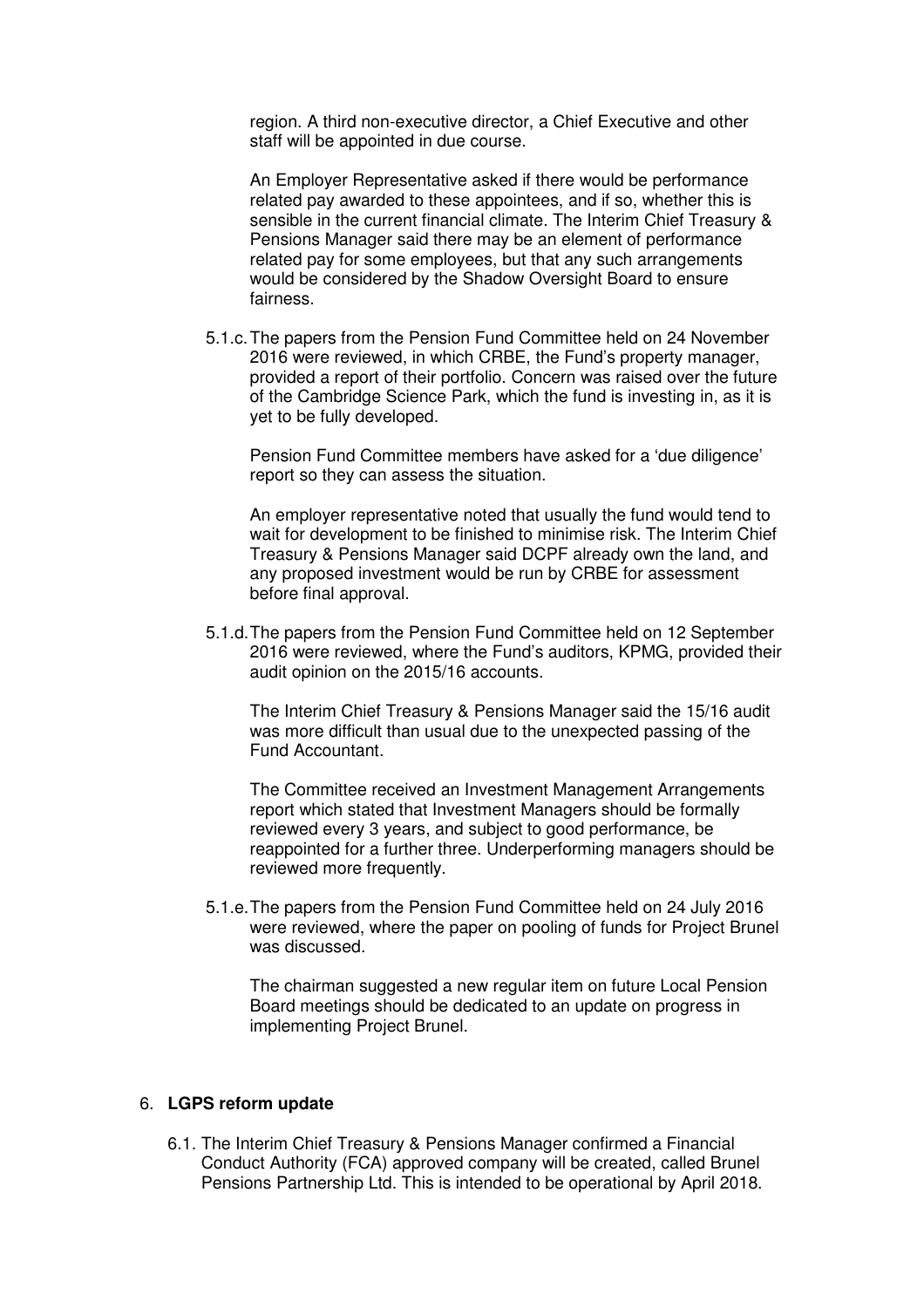- 6.2. The Chairman said an Oversight Board will start taking oversight of the company.
- 6.3. The Interim Chief Treasury & Pensions Manager said one of the benefits of Project Brunel will be that currently each of the 10 funds has a custodian bank holding its investment assets, but after the company is formed, there will only be the need for one shared custodian.
- 6.4. A scheme representative queried the extent of the running costs of the project. The Interim Chief Treasury & Pensions Manager said the estimated fee savings will outweigh the cost.
- 6.5. Members of Project Brunel are currently lobbying the government and local MPs about the significant cost of this process, particularly in relation to potential windfall stamp duty receipts for HM Treasury.
- 6.6. The Chairman said he would like representation from Dorset. A letter is being written, which the Dorset Local Pension Board will sign.

# **7. Future Agenda & Business Plan**

- 7.1. The Pensions Benefit Manager highlighted that the Risk Register needs to be reviewed, and will bring information to the Local Pension Board meeting in September.
- 7.2. Internal audits need to take place, especially as more employers join the scheme. We need to make sure all have sufficient bonds in place.
- 7.3. The Pensions Benefit Manager pointed out that the Communications Strategy needs to be updated.
- 7.4. There has been an addition to the Administration Strategy, which stipulates that active members of the scheme will be charged £50+ VAT if they request more than one estimate in a rolling 12 month period. This is due to the time taken and complex nature of calculating these requests. This has had positive effects on the pension team's workloads.
- 7.5. A Scheme Representative asked if this was also in place for redundancy requests, as these may be out of the employee's hands. The Pensions Benefit Manager confirmed that all redundancy estimate requests come from employers, and a charge of £100 + VAT was in place for employers, should they make more than 2 requests for the same individual in a rolling 12 month period.
- 7.6. The Interim Chief Treasury & Pensions Manager highlighted the tight timescales of the End of Year processes, with the issuing of Annual Benefit Illustrations and checks on Annual Allowance. It is hoped that employers will get more involved in this process to ease these difficulties.
- 7.7. The Key Performance Indicators (KPIs) are currently positive and looking good. The Pensions Benefits Manager said that DCPF is currently in its quiet period, so it may be that KPIs aren't as good at the next review.